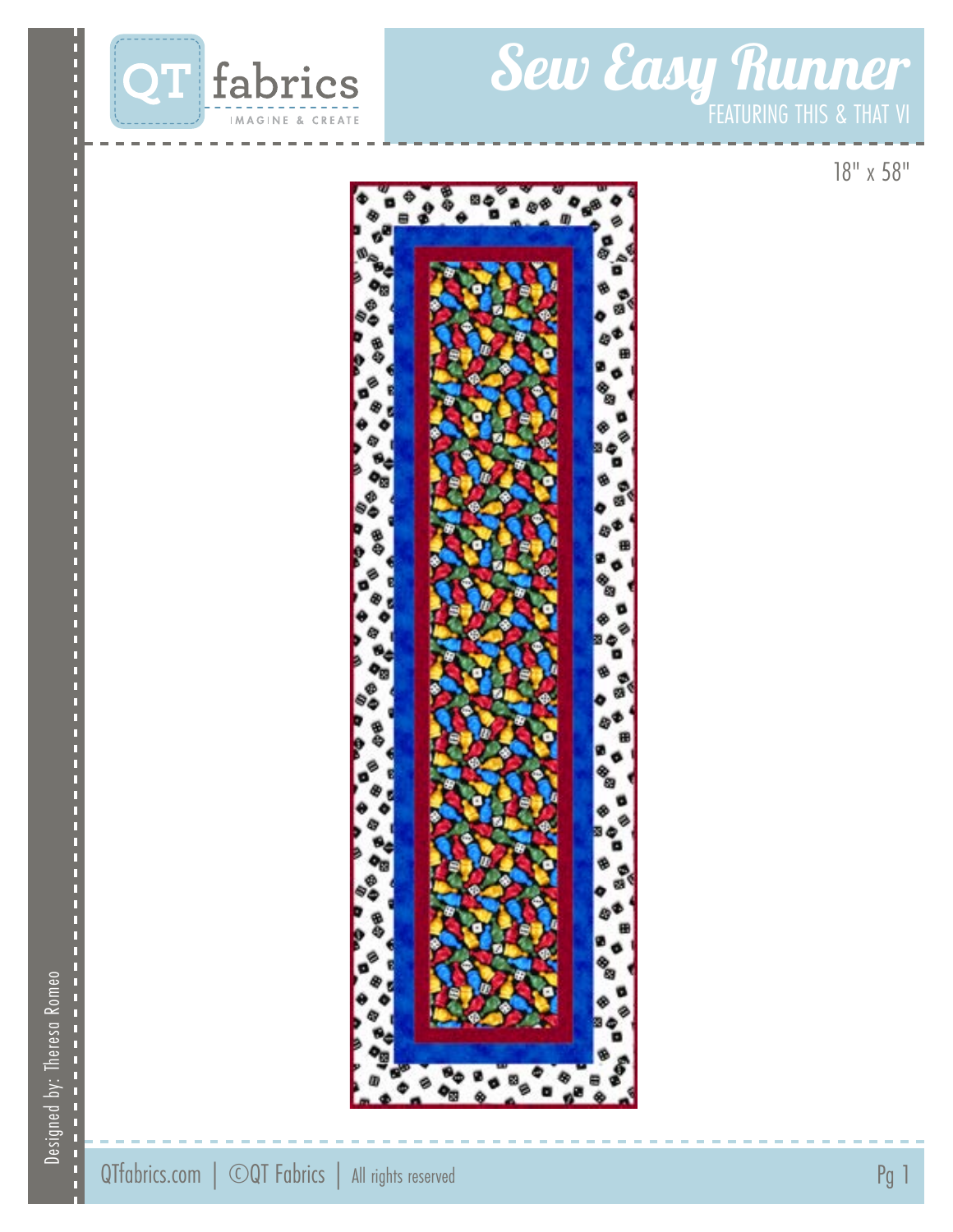



Finished Size:18" x 58"



Information within gray box = Number of Bolts needed to make 12 Kits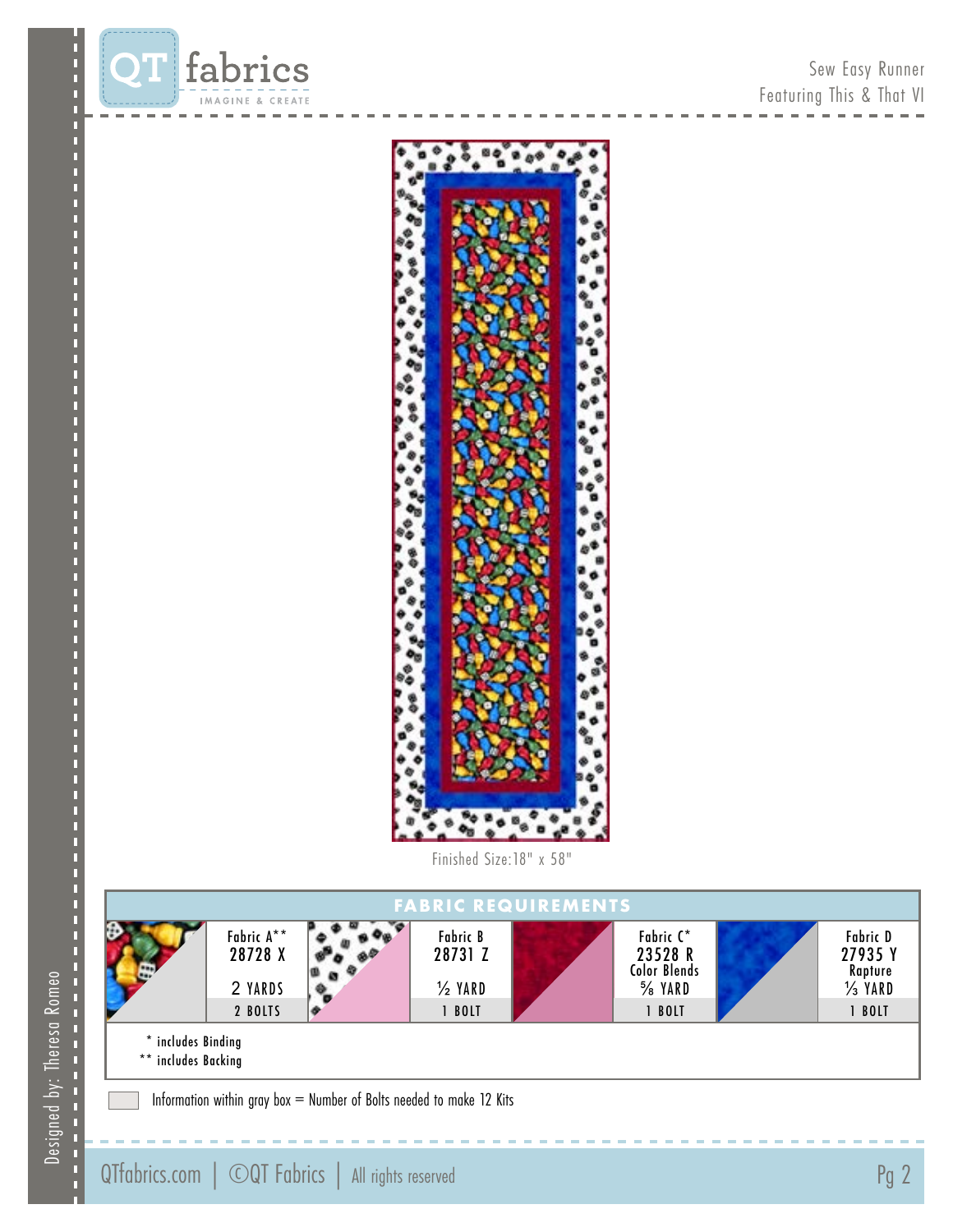

We recommend that you carefully read through all **CONSTRUCTION** *instructions before starting your project.*

### **CUTTING DIRECTIONS**

#### *Note:*

**All seams are ¼" throughout. WOF: Width of Fabric (perpendicular to the selvages)**

**LOF: length of fabric (parallel to selvages)**

#### **Fabric A**, cut:

- (1) 8½" x LOF strip. Trim strip to measure 8½" x 48½".
- (1) 24" x LOF strip. Trim strip to measure 24" x 64" for backing.

#### **Fabric B**, cut:

• (4) 3" x WOF strips. Sew strips together, end to end, with 45° seams. Press seams open. Subcut (2)  $3" \times 53"$  strips and (2)  $3" \times 18"$  strips for outer border.

#### **Fabric C**, cut:

- (3) 1½" x WOF strips. Sew strips together, end to end, with 45° seams. Press seams open. Subcut (2) 1½" x 48½" strips and (2) 1½" x 10½" strips for inner border #1.
- $\bullet$  (5) 2¼" x WOF strips for binding.

#### **Fabric D**, cut:

• (4) 1¾" x WOF strips. Sew strips together, end to end, with 45° seams. Press seams open. Subcut (2) 1¾" x 50½" strips and (2) 1¾" x 13" strips for inner border #2.

#### *All measurements include ¼" seam allowances.*

#### *Note: Refer to the Table Runner Layout Diagram on page 4 for the following steps.*

**1.** Sew (1) 1½" x 48½" *Fabric C* strip to each long side of the 8½" x 48½" *Fabric A* rectangle. Sew (1) 1½" x 10½" *Fabric C* strip to each short side for the Runner Center. The Runner Center should measure 10½" x 50½".

**2.** Sew (1) 1¾" x 50½" *Fabric D* strip to each long side of the Runner Center. Sew (1) 1¾" x 13" *Fabric D* strip to each short side. The Runner Center should measure 13" x 53".

**3.** Sew (1) 3" x 53" *Fabric B* strip to each long side of the Runner Center. Sew (1) 3" x 18" *Fabric B* strip to each short side. The Table Runner top should measure 18" x 58".

#### **FINISHING**

**1.** Lay out the table runner top, right side up, on top of a 24" x 64" batting piece and the wrong side of the backing piece.

**2.** Baste the layers together and quilt as desired. Trim the backing and the batting even with the runner top.

**3.** Sew the (5) 2¼" x WOF *Fabric C* strips together, end to end, with 45° seams to make a continuous strip. Fold strip in half lengthwise, wrong sides together, and press. Bind as desired.

Designed by: Theresa Romeo Designed by: Theresa Romeo

*While all possible care has been taken to ensure the accuracy of this pattern, we are not responsible for printing errors or the way in which individual work varies.*